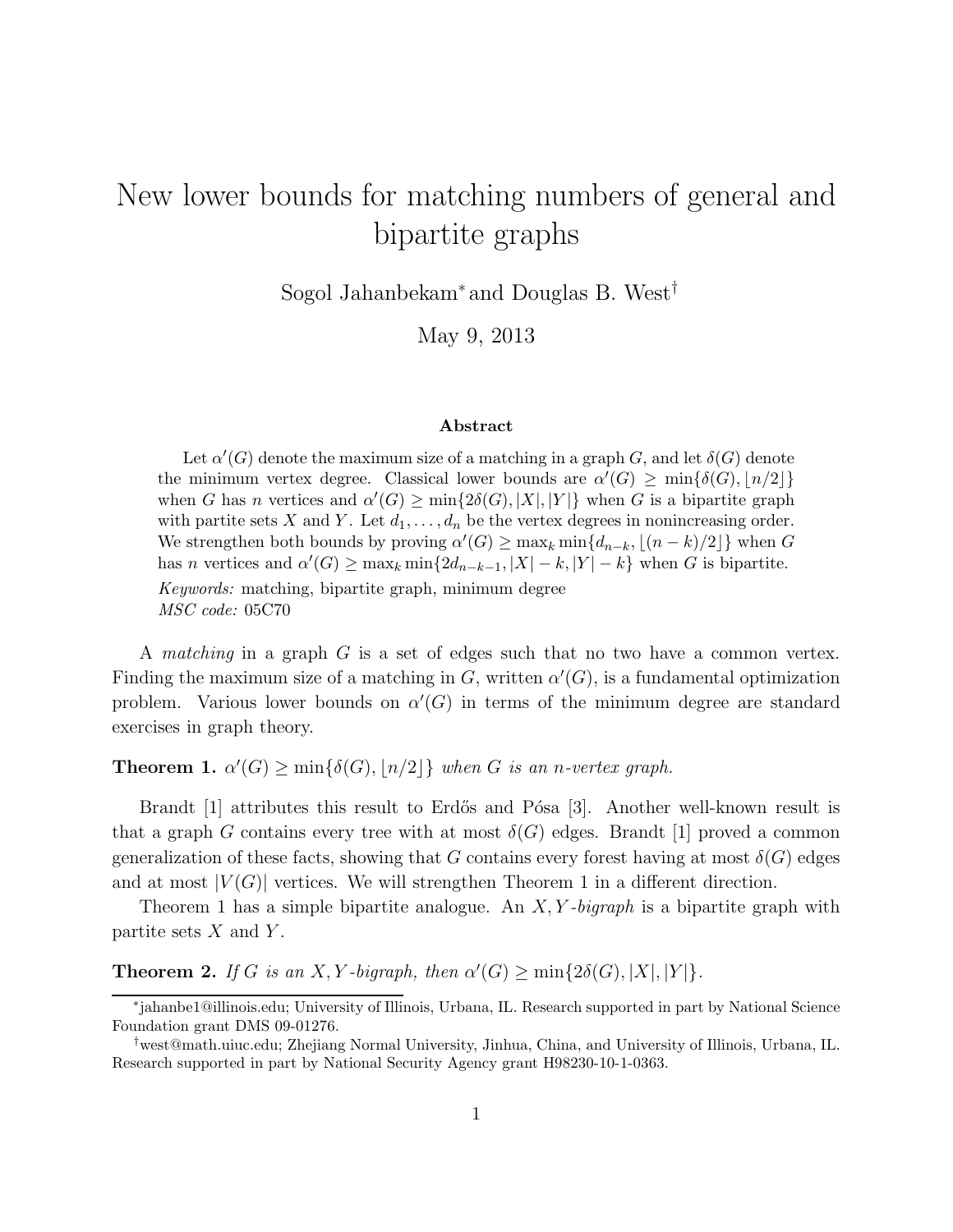Theorem 2 has a simple direct proof: If a maximum matching  $M$  is smaller, then it omits vertices  $x \in X$  and  $y \in Y$ . These vertices must have as neighbors both endpoints of some edge in M (since  $|M| < 2\delta(G)$  and the set of vertices not covered by M is independent), yielding an augmenting path of length 3. Theorem 1 has a similar short proof.

Confirming a conjecture made by the computer program Graffiti, DeLaViña and Gramajo [2] strengthened Theorem 2 as follows.

**Theorem 3** ([2]). Let G be a connected X, Y-bigraph. If  $d_1, \ldots, d_n$  are the vertex degrees in nonincreasing order, then  $\alpha'(G) \ge \min\{2d_{n-1}, |X|, |Y|\}.$ 

In this short note we further strengthen Theorem 3. Also, we first prove an analogous strengthening of Theorem 1.

**Theorem 4.** Let G be an n-vertex graph. If  $d_1, \ldots, d_n$  are the vertex degrees in nonincreasing order, then  $\alpha'(G) \ge \max_k \min\{d_{n-k}, \lfloor (n-k)/2 \rfloor\}.$ 

*Proof.* We prove that  $\alpha'(G) \ge \min\{d_{n-k}, \lfloor n/2 \rfloor\}$  for  $0 \le k < n$ . Suppose this fails for some k, so  $\alpha'(G) < d_{n-k}$ . Let A be the set of vertices covered by a maximum matching M. Vertices outside A are independent. If for some  $x, y \in V(G) - A$  there are three edges joining  $\{x, y\}$ to the endpoints of one edge of  $M$ , then there is a larger matching.

Hence we may assume  $d(x) + d(y) \leq 2\alpha'(G)$  whenever  $x, y \in V(G) - A$ . Therefore all vertices outside A except possibly one have degree at most  $\alpha'(G)$ . Since  $\alpha'(G) < d_{n-k}$ , at most k vertices have degree at most  $\alpha'(G)$ . Thus  $n - |A| \leq k + 1$ , so  $\alpha'(G) \geq (n - k - 1)/2$ .

We conclude that  $\alpha'(G) < d_{n-k}$  yields  $\alpha'(G) \geq [n-k-1]/2$ , since  $\alpha'(G)$  is an integer. Finally,  $[(n - k - 1)/2] = [(n - k)/2]$ .  $\Box$ 

Setting  $k = 0$  yields Theorem 1 as a special case. Similarly, setting  $k = 0$  in the next theorem yields Theorem 2. We slightly generalize and simplify the approach in [2]; the proof expands on the short argument given above for Theorem 2 and has the same spirit as the proof of Theorem 4.

**Theorem 5.** Let G be a connected X, Y-bigraph. If  $d_1, \ldots, d_n$  are the vertex degrees in nonincreasing order, then  $\alpha'(G) \ge \max_k \min\{2d_{n-k-1}, |X| - k, |Y| - k\}.$ 

*Proof.* Suppose that  $\alpha'(G) < \min\{2d_{n-k-1}, |X|-k, |Y|-k\}$  for some k. Let M be a maximum matching in G. Let  $X'$  and Y' be the subsets of X and Y covered by M. The hypothesis implies  $X - X' \neq \emptyset$  and  $Y - Y' \neq \emptyset$ . Since M is maximal, no edges join  $X - X'$  and  $Y - Y'$ . If there exist  $u \in X - X'$  and  $v \in Y - Y'$  with  $d(u) + d(v) > \alpha'(G)$ , then by the pigeonhole principle some edge of M has endpoints in  $N(u)$  and  $N(v)$ , and G has an M-augmenting path from  $u$  to  $v$ . Hence no such  $u$  and  $v$  exist.

Hence by symmetry in X and Y we may assume that vertices of  $X - X'$  have degree at most  $\frac{\alpha'(G)}{2}$  $\frac{(G)}{2}$ . Since  $\alpha'(G) < 2d_{n-k-1}$ , there are at most  $k+1$  such vertices. Hence  $|X - X'| \le$  $k+1$ . Since  $|X'| = \alpha'(G)$ , assuming  $\alpha'(G) < |X| - k$  yields  $|X - X'| = k + 1$ .